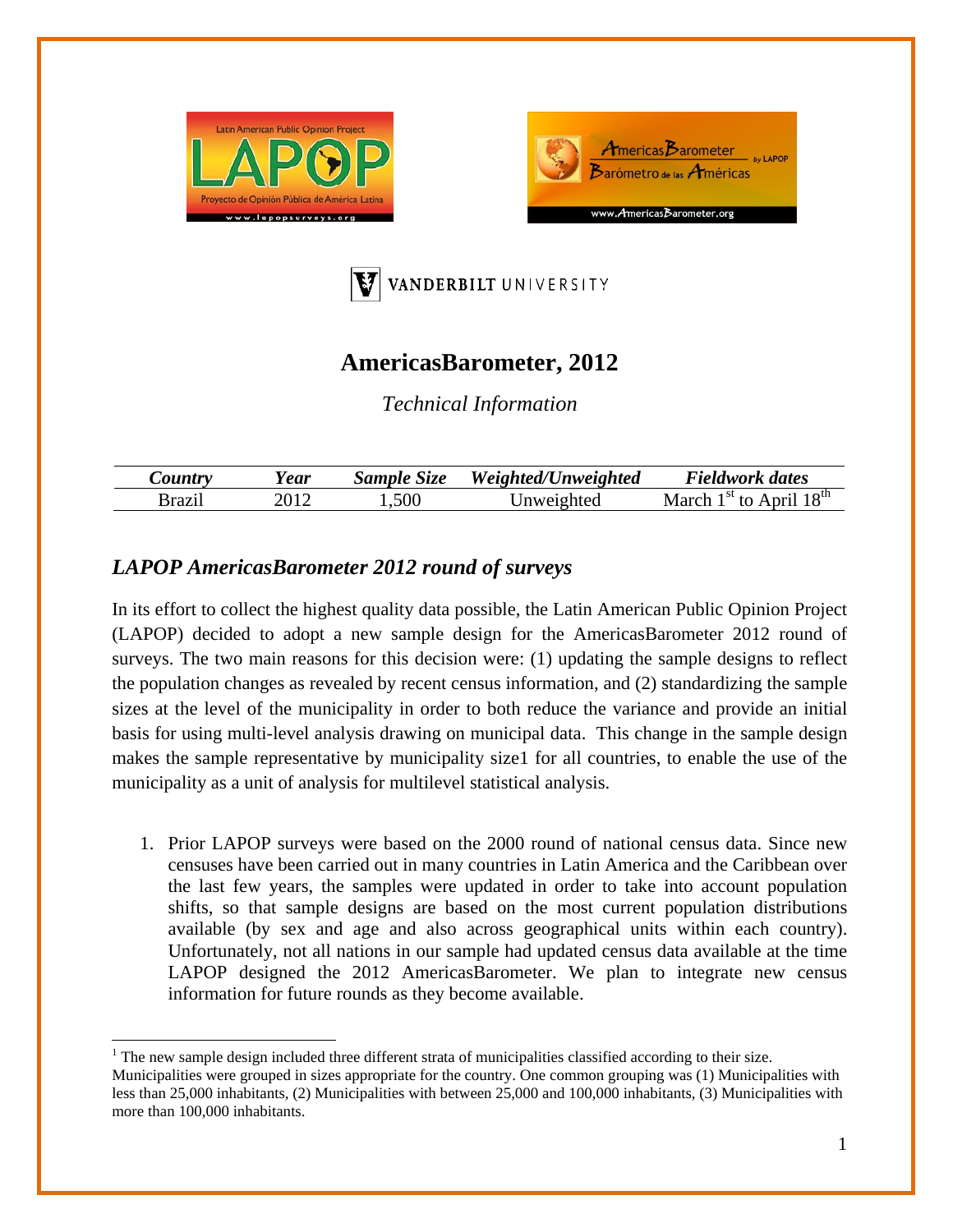2. With the objective of making it possible to perform subnational multi-level analyses and therefore assess the impact of both contextual and individual level characteristics at the subnational level, LAPOP adopted a new strategy for designing survey samples that allocate a somewhat larger number of cases to smaller municipalities within each country. Recent studies have demonstrated the importance of considering both the effects of municipal as well as regional characteristics on citizens' attitudes and behaviors; however, multilevel analyses are only feasible if a reasonable number of interviews are carried out in each municipality, and if those interviews are reasonably well distributed throughout each municipality. Prior LAPOP samples were  $PPS<sup>2</sup>$  adjusted to the municipal level, but this meant that some municipalities had a very small number of interviews, while others were quite large. A single large municipality, e.g., the capital of the country, could have drawn a very larger number of interviews. For the 2012 round, we continued to use PPS in the selection of the municipalities themselves, but established a target minimum sample size for each municipality of 12 respondents for larger countries and 24 respondents in smaller countries, in both cases divided into clusters of six respondents each. The clusters were distributed in direct proportion to the urban/rural breakdown of a given municipality<sup>3</sup>. Thus, by increasing the number of interviews per municipality in the smallest municipalities, LAPOP seeks to facilitate investigating subnational patterns using multilevel modeling techniques. For the larger municipalities, we also retained the PPS approach, but would often subdivide the large cities into districts (or equivalent units) whenever possible so that a large city might have 4 or even 6 PSUs. Our rationale there was to treat the district as a unit for the purposes of calculating the intra-class correlations (rho statistic). The largest gains from this new sample design will come in subsequent rounds of surveys, as aggregated data across time will provide users with larger municipal sample sizes. The 2012 round established the basis for collecting useful data at the municipal level that can be merged with future round of surveys using the same sample design.

Simulations were carried out using the 2010 data set in order to determine the impact of revising the sample designs. Those simulations demonstrated the efficacy of the new design proposal, but required some modification for the largest countries in the sample. At the same time, the 2012 round sample design continue to utilize the very same strata as in prior years in order to maintain the reporting continuity of prior studies.

The remaining pages of this technical note describe the sample design of the AmericasBarometer 2012 survey in Brazil.

 <sup>2</sup> Probability Proportional to Size

<sup>&</sup>lt;sup>3</sup> It should be noted that in some countries particular circumstances forced some deviation from this norm of 12 and 24 respondents per municipality. Users of the database should examine the variable PSU included in the UNWEIGHTED dataset to find sample sizes per municipality (or subunits of municipalities when the population size of the municipality was very large).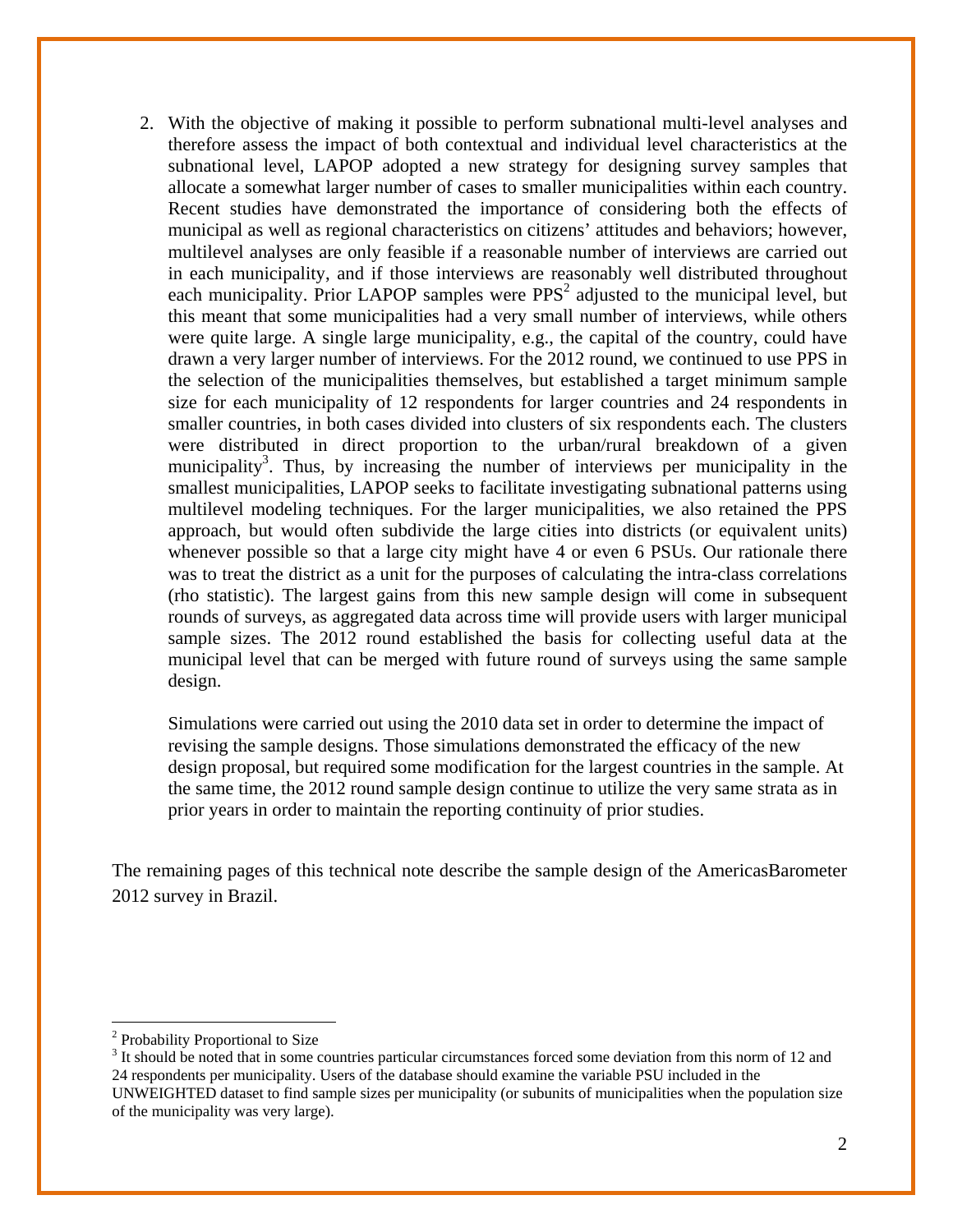## *Brazil 2012 AmericasBarometer Round*

This survey was carried out between March  $1<sup>st</sup>$  and April  $18<sup>th</sup>$  of 2012, as part of the LAPOP AmericasBarometer 2012 wave of surveys. It is a follow-up of the national surveys of 2006, and 2008, and 2010 carried out by the LAPOP. The 2012 survey was conducted by Vanderbilt University and Universidade de Brasilia. The 2012 AmericasBarometer received generous support from many sources, including USAID, UNDP, IADB, Vanderbilt U., Princeton U., Université Laval, U. of Notre Dame, among others.

The project used a national probability sample design of voting-age adults, with a total N of 1,500 people. It involved face-to-face interviews conducted in Portuguese. The survey used a complex sample design, taking into account stratification and clustering, clustering, and weighting.

In this sample design, the sampling frame is based on the list of municipalities, localities, sectors, and maps in Brazil from the 2010 census by the Instituto Brasileiro de Geografia e Estatística (IBGE). The sample consists of five strata representing the five main geographical regions: north, northeastern, mid-west, southeastern and south. Each stratum was further sub-stratified by size of municipality and by urban/rural areas. The sample must be weighted to produce a representative national result. Respondents were selected in clusters of 12 interviews.

Table 1 shows the unweighted sample size in each of the five regions (strata) and by municipality size.

| vı azıı                               |                               |  |  |  |
|---------------------------------------|-------------------------------|--|--|--|
| <b>Strata</b>                         | <b>Unweighted Sample Size</b> |  |  |  |
| Norte                                 | 216                           |  |  |  |
| Nordeste                              | 336                           |  |  |  |
| Centro-oeste                          | 217                           |  |  |  |
| Sudeste                               | 479                           |  |  |  |
| Sul                                   | 252                           |  |  |  |
| <b>Total</b>                          | 1,500                         |  |  |  |
|                                       |                               |  |  |  |
| <b>Size of Municipality</b>           |                               |  |  |  |
| More than 100,000 inhabitants         | 401                           |  |  |  |
| Between 25,000 and 99,999 inhabitants | 458                           |  |  |  |
| Less than $25,000$                    | 641                           |  |  |  |
| Total                                 | 1,500                         |  |  |  |
|                                       |                               |  |  |  |

| Table 1: Sample sizes by Strata and Municipality Size in the 2012 AmericasBarometer Survey in |  |
|-----------------------------------------------------------------------------------------------|--|
| Brazil                                                                                        |  |

The sample consists of 125 final sampling units including. A larger sample of respondents was drawn for some of the states and sample weights were incorporated to reflect the actual known